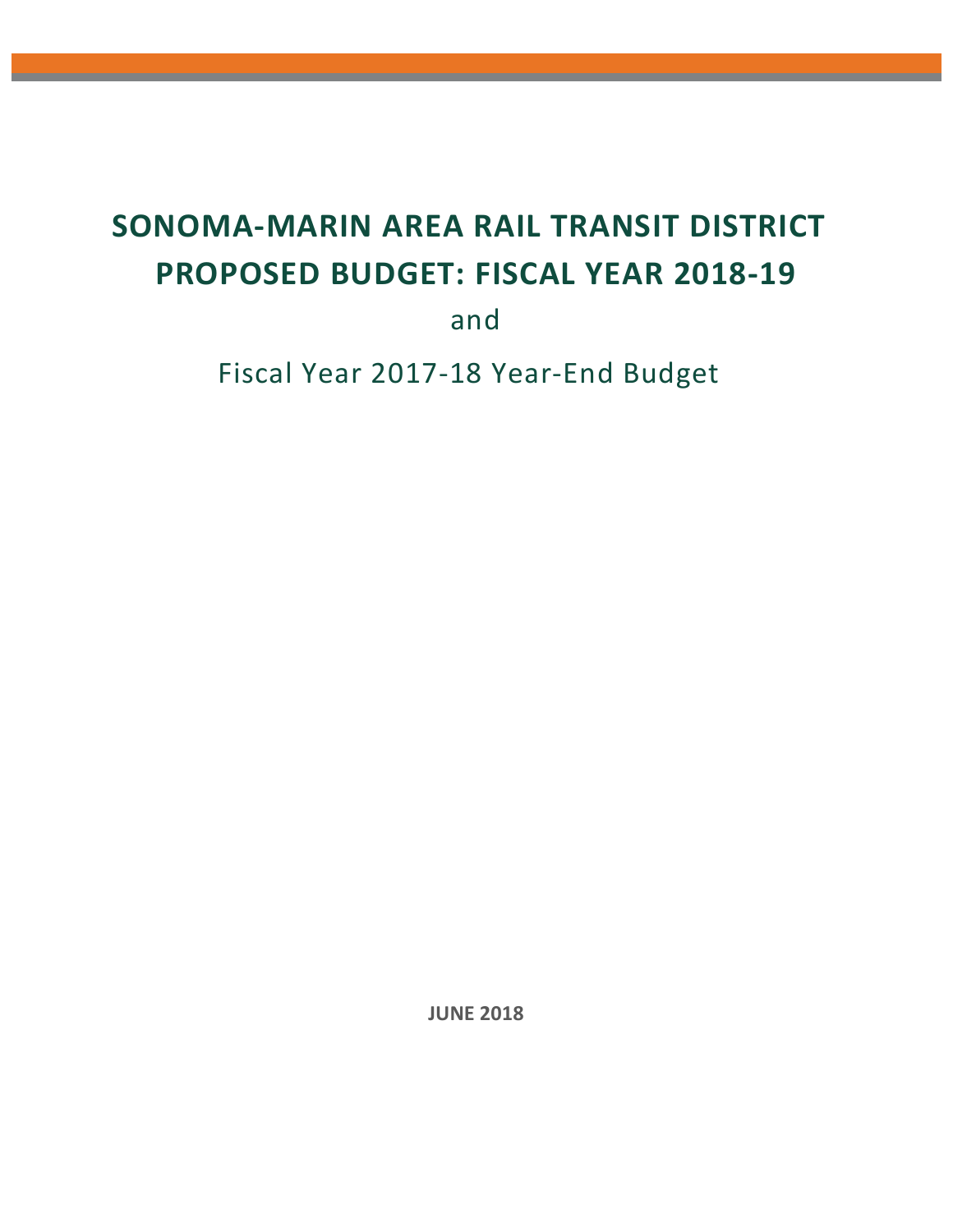## **PROPOSED BUDGET: FISCAL YEAR 2018‐19**

and Fiscal Year 2017‐18 Year‐End Budget

#### **CONTENTS**

#### **1. EXECUTIVE SUMMARY**

TABLE 1: Overview of Sources and Uses for Budget

#### **2. BUDGET REVIEW BY DEPARTMENT**

- a. Table 2: Administration
- b. Table 3: Capital
- c. Table 4: Operations

#### **3. POSITION AUTHORIZATIONS**

a. Table 5: Proposed FY 2018‐19 Position Authorizations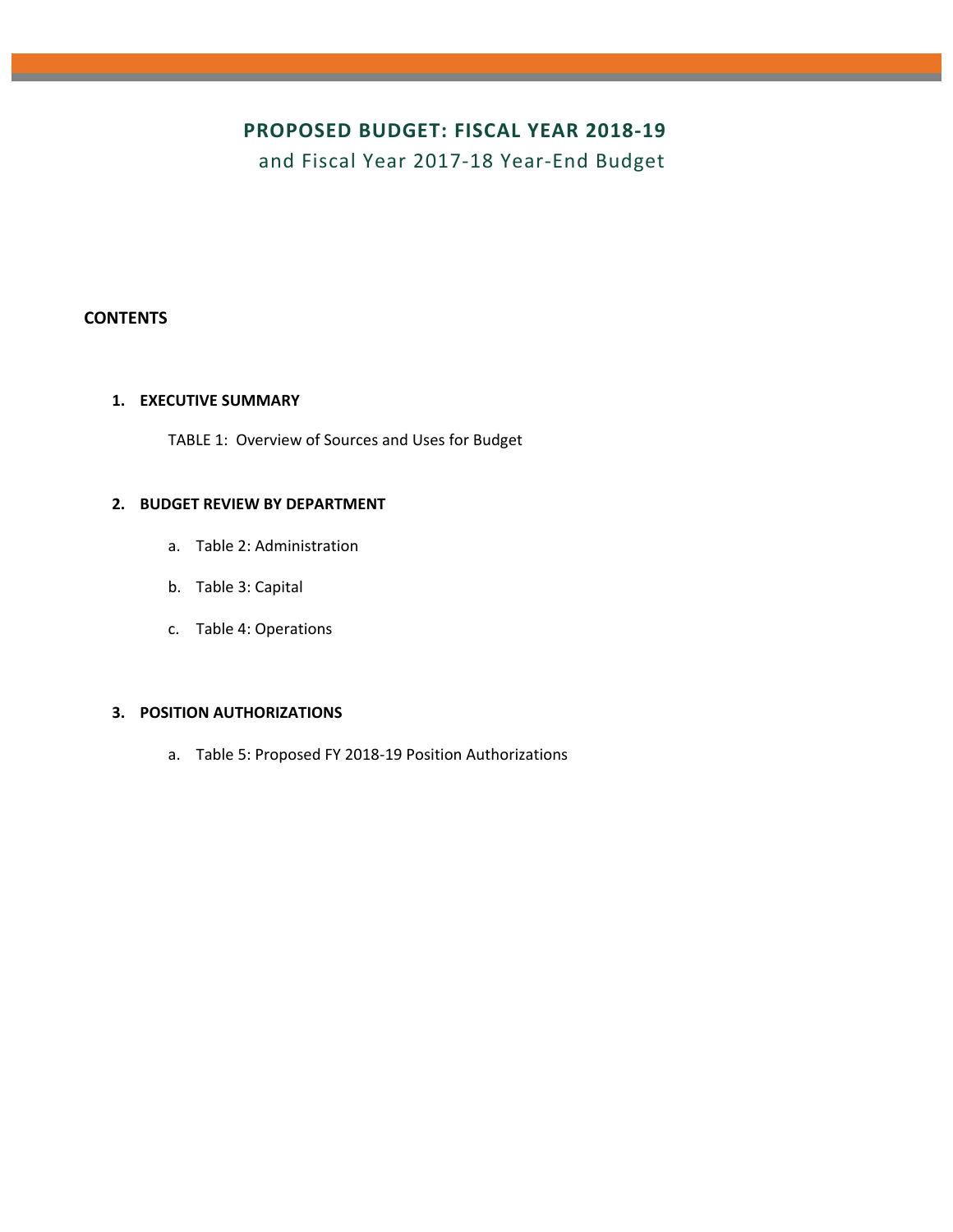## EXECUTIVE SUMMARY

SMART's two‐year budget document this year reflects a revised format showing revenues and expenditures by SMART's three Departments: Administration, Operations and Capital. This new format provides greater detail on revenues and expenditures by Department by fiscal year. There are three detailed budget tables by Department, in addition to a summary overview chart and the proposed salary schedule.

In our strategic planning process leading up to passenger service, we anticipated that the year before and right after startup would be a challenging time of balancing revenues and expenditures with a number of unknowns. In the two years prior to August 2017, we were required to fully staff and operate various facilities, conduct months of testing and continuously run trains without the benefit of any fare revenues. To counter those challenges and the uncertainties of our revenue stream, we anticipated and planned for a healthy reserve which this budget achieves. As planned, we are setting aside \$17,000,000 in Agency reserves as part of the budget. We are also showing a closing fund balance that will be available for capital maintenance and projects of \$4,985,028. In Fiscal Years 2017‐18 and 2018‐19, we utilize available fund balance to complete the capital project as we had planned. We are also relying on those funds for operations costs that our revenues are not yet sufficient to cover. Use of fund balance in each year is shown in summary Table 1. In our first year of passenger service, we have been able to achieve the fare revenues we modeled and are budgeting a very conservative \$3.69 million for passenger revenue in the new fiscal year. We are also anticipating significant revenues of \$6.7 million related to SB1. Funds associated with that tax allowed us to open service with more trips than we had modeled as part of the passage of Measure Q. We also are utilizing the SB1 funds to leverage the purchase of a wheel truing machine, additional wheels and spare parts necessary for service reliability.

In the event that SB1 funding is eliminated via ballot measure, we will need to revisit our service schedule, staffing and other costs in order to close the funding gap that it would create. As part of reviewing our staffing needs going forward, we have determined that additional resources will be needed to address current schedule issues as well as testing and preparing for the Larkspur extension. As a result, we are proposing the addition of 11 full time employees to the operations budget in the next year.

The budget also includes all the revenues and expenditures for all of SMART's capital projects, including the completion of the Phase 1 (IOS1) project, which includes final vehicle and signal acceptance. Significant expenditures related to the Larkspur project are reflected as are costs related to the arrival of our four new rail cars at the end of 2018.

**TABLE 1** (on the following page) provides a combined, broad overview of the sources and uses in the District's budget for all departments. There are three budget columns, the first reflecting the original budget for Fiscal Year 2017‐18 approved in June of 2017, the second showing the year end changes to reflect actual revenues and expenses, and the third showing the Proposed Budget for Fiscal Year 2018‐19. This chart also shows funds available in SMART's Fund Balance, which is used for all purposes including capital project completion and operational needs. The Fiscal Year 2017‐18 Year End Budget reflects all Board approved amendments during the Fiscal Year as well as adjustments for actual spending levels. Overall approved expenses are reduced by \$3 million due to both shifting construction schedules into the next fiscal year and cost savings. Revenues were adjusted up by \$11.8 million to reflect increased property transaction revenues and funding mix shifts in the capital projects. The proposed Fiscal Year 2018‐19 budget proposal increases revenues by \$23 million and expenditures by \$35.5 million. Significant increases are related to the Larkspur extension project, increased debt service, and the addition of 11 FTE in the new fiscal year. More discussion is included in the Budget by Department sections.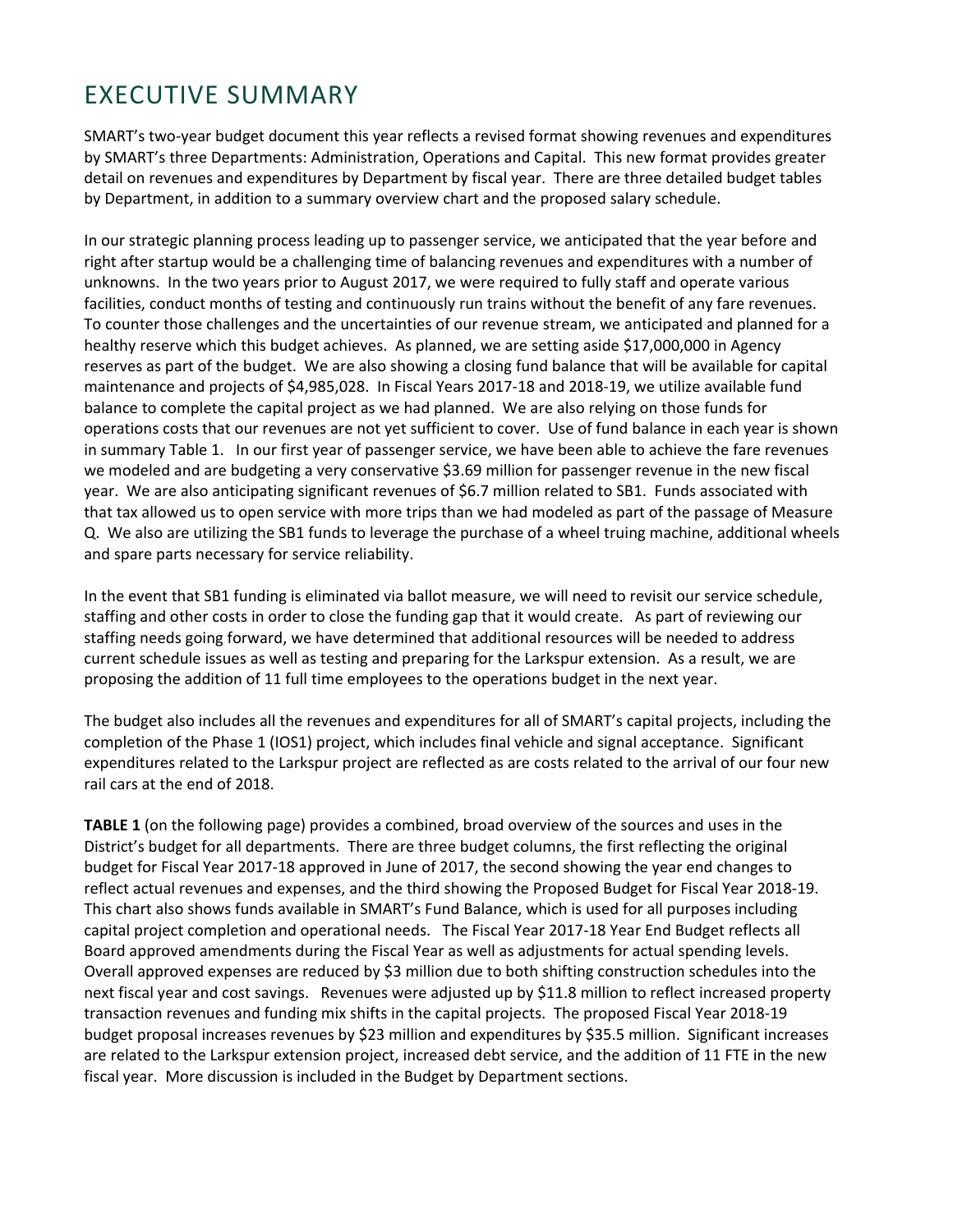### **TABLE 1:**

|                       | <b>BUDGET REPORT: SUMMARY OF ALL SOURCES AND USES</b> |                    |                                                                                       |     |                        |    |                |
|-----------------------|-------------------------------------------------------|--------------------|---------------------------------------------------------------------------------------|-----|------------------------|----|----------------|
|                       |                                                       |                    | FY 2017-18                                                                            |     | FY 2017-18             |    | FY 2018-19     |
|                       |                                                       |                    | <b>YEAR END</b><br><b>APPROVED BUDGET</b><br><b>ACTUALS &amp;</b><br><b>ESTIMATES</b> |     | <b>PROPOSED BUDGET</b> |    |                |
| <b>Budget Sources</b> |                                                       |                    |                                                                                       |     |                        |    |                |
|                       | <b>Fund Balance</b>                                   | \$                 | 58,116,705                                                                            | \$  | 58,116,705             | \$ | 29,222,015     |
|                       | Sales/Use Taxes                                       |                    | 37,011,973                                                                            |     | 37,011,973             |    | 38,122,332     |
|                       | Interest and Lease Earnings                           |                    | 689,088                                                                               |     | 1,278,415              |    | 742,000        |
|                       | Miscellaneous Revenues                                |                    | 50,000                                                                                |     | 1,803,692              |    | 930,000        |
|                       | Fare & Parking Revenue                                |                    | 2,950,000                                                                             |     | 3,135,000              |    | 3,690,000      |
|                       | <b>State Grants</b>                                   |                    | 4,321,096                                                                             |     | 5,000,963              |    | 16,980,939     |
|                       | <b>Charges For Services</b>                           |                    | 30,000                                                                                |     | 58,800                 |    | 45,000         |
|                       | <b>Federal Funds</b>                                  |                    | 8,157,643                                                                             |     | 7,018,714              |    | 24,535,682     |
|                       | Other Governments/ Misc.                              |                    | 1,805,000                                                                             |     | 4,225,647              |    | 5,857,019      |
|                       | Measure M                                             |                    | 285,000                                                                               |     | 285,000                |    | 228,000        |
|                       | MTC - RM2                                             |                    | 4,073,222                                                                             |     | 11,339,246             |    | 3,211,740      |
|                       | <b>Total All Sources</b>                              | \$                 | 59,373,023                                                                            | \$  | 71,157,451             | \$ | 94,342,712     |
| <b>Budget Uses</b>    |                                                       |                    |                                                                                       |     |                        |    |                |
|                       | Salaries & Benefits                                   |                    | 18,866,052                                                                            |     | 19,949,307             |    | 21,040,490     |
|                       | Services & Supplies                                   |                    | 14,552,241                                                                            |     | 13,586,513             |    | 17,024,605     |
|                       | Debt Service/ Other Charges                           |                    | 14,204,100                                                                            |     | 14,217,685             |    | 16,095,850     |
|                       | Equipment, Buildings & Improvements                   |                    | 1,329,919                                                                             |     | 742,882                |    | 3,018,417      |
|                       | Capital Projects                                      |                    | 37,225,320                                                                            |     | 34,838,934             |    | 61,723,666     |
|                       | <b>Equipment Replacement Allocation</b>               |                    | 525,000                                                                               |     | 525,000                |    | 525,000        |
|                       | <b>Operating Contingency</b>                          |                    | 600,000                                                                               |     |                        |    |                |
|                       | Capital Salary Transfer                               |                    | (1,208,467)                                                                           |     | (808, 180)             |    | (848, 329)     |
|                       | <b>Total All Uses</b>                                 | $\mathsf{\hat{S}}$ | 86,094,165                                                                            | \$  | 83,052,141             | \$ | 118,579,699    |
|                       |                                                       |                    |                                                                                       |     |                        |    |                |
|                       | <b>Use of Fund Balance</b>                            |                    | (26, 721, 143)                                                                        |     | (11,894,690)           |    | (24, 236, 987) |
|                       | <b>Deposit to Agency Reserve</b>                      |                    | (17,000,000)                                                                          |     | (17,000,000)           |    |                |
|                       | <b>Remaining Fund Balance (Capital Reserve)</b>       | \$                 | 14,395,562                                                                            | \$. | 29,222,015             | \$ | 4,985,028      |
|                       | <b>Remaining Agency Reserve</b>                       | \$                 | 17,000,000                                                                            | \$  | 17,000,000             | \$ | 17,000,000     |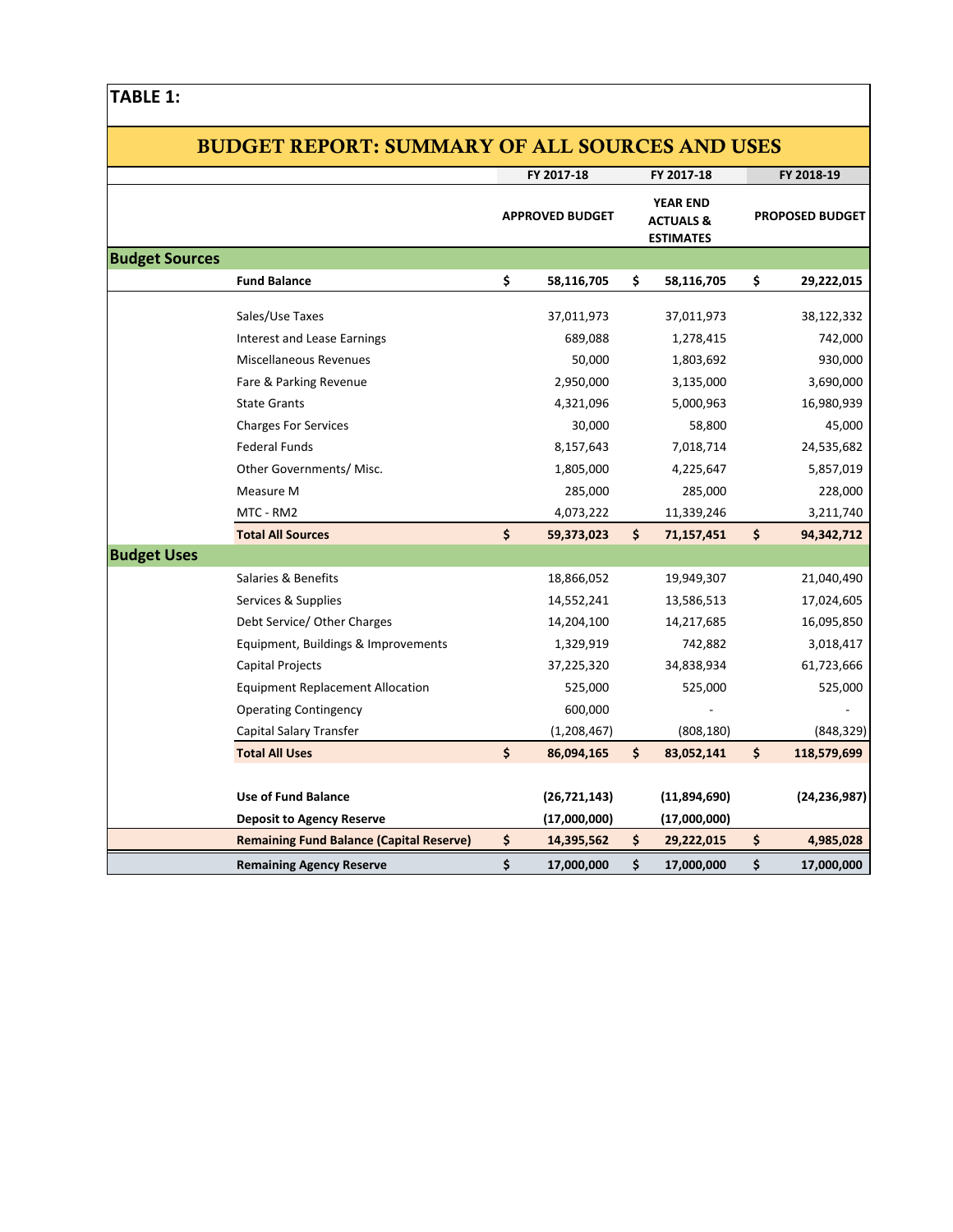## BUDGETS BY DEPARTMENT

Each Department has its own Section and Table that provide information on that Department's Fiscal Year 2017‐18 Original budget, Revisions for Year End, and the Proposed Fiscal Year 2018‐19 budget.

## Administration Budget:

Spending on the Administration budget is relatively flat with some reductions in costs during the current fiscal year that are invested in the new budget year for anticipated needs. Those include the filling of currently vacant positions and scheduled step increases, crucial IT upgrades and professional services related to ridership, transit planning and other new functions of an operating transit system. One unavoidable cost increase of \$1.9 million in the Fiscal Year 2018‐19 budget is the scheduled Debt Service increase related to the 2011 bond sale. Below is an overview, further detail can be found in **Table 2** on the following page.

#### **Fiscal Year 2017‐18 Final Budget Report:**

Revenues: Overall revenues are adjusted down to match expenditures for the year. Miscellaneous revenues increased significantly due to property transactions in Petaluma that resulted in unanticipated one‐time revenue of \$1.69 million. We have also added revenue from advertising which was not included in our original budget but is anticipated to be \$138,845 for the year. Although we are seeing increases in sales tax revenues following the fire, we are not reflecting those increases in our year end numbers, as they may not reflect an ongoing trend. We will report back to you as part of our annual audit on the final revenue amounts.

 Expenditures: Expenditures are reduced by \$990,750 to reflect savings in consulting for Information Technology, legal and insurance coverage.

#### **Fiscal Year 2018‐19 Proposed Budget**:

 Revenues: Ongoing sales tax revenue is projected to increase by 3% over originally budgeted amounts from the prior year. Allocation of sales tax to Administration is increased in the new budget to match expenses. Total increase in all revenue allocated to Administration is \$2.7 million.

 Expenditures: Expenses for the new Fiscal Year are increased by \$2.7 million in the proposed budget primarily due to a \$1.9 million increase in Debt Service. There are also a number of IT server and software replacement needs that the District must implement this year, which increases both the computer budget and the professional service budget for specialized programming and security related to the new systems. There is also an increase in professional services costs that are tied to consultants needed for ridership and other analysis required to meet FTA reporting guidelines, work in preparation for a new strategic plan in 2019, and actuarial analysis needed for retiree cost planning.

Please reference **Table 2** (next page) for other details on changes.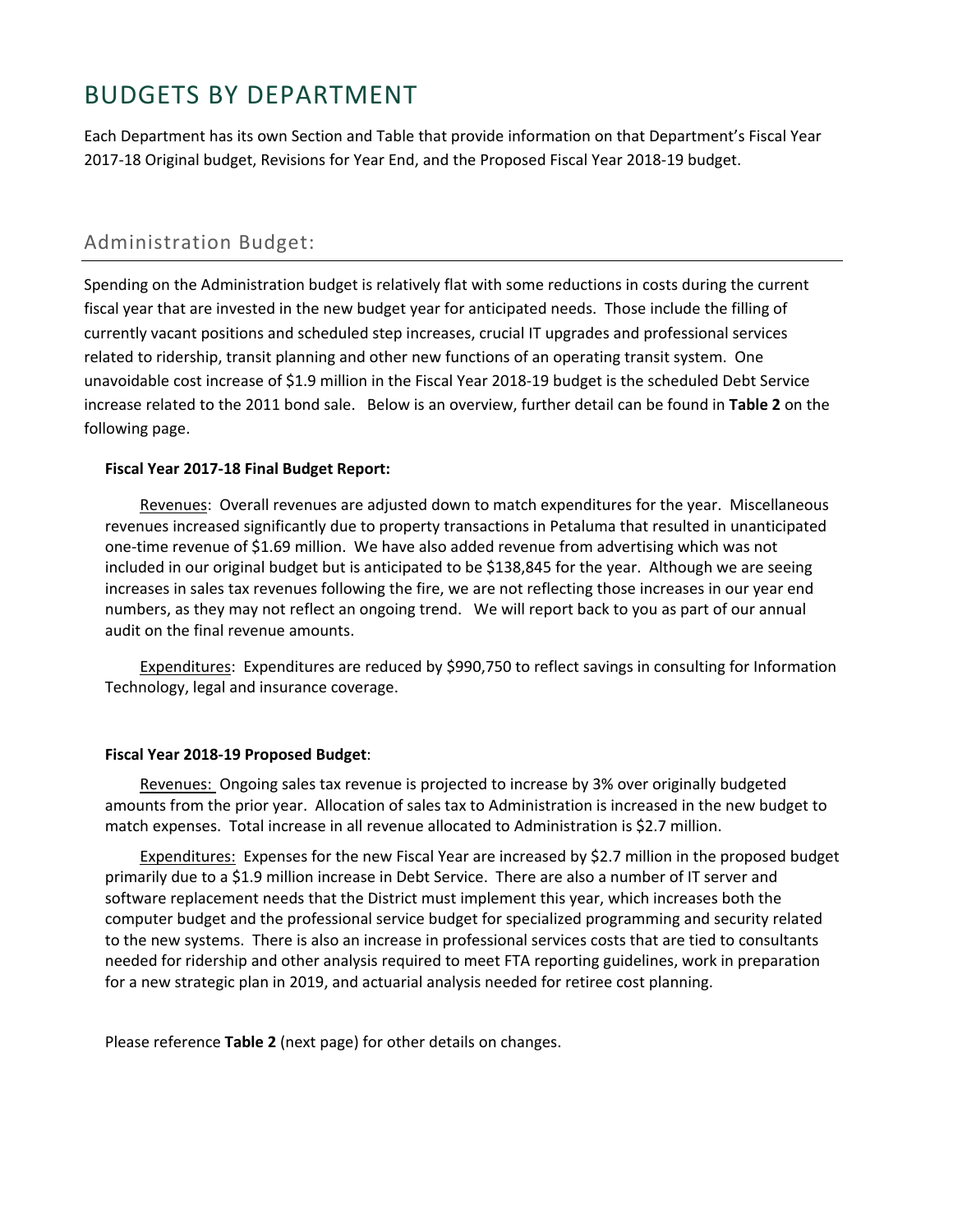#### **TABLE 2 :**

| <b>ADMINISTRATION BUDGET</b>                          |                  |                                             |                                                                         |  |  |  |  |  |  |  |  |
|-------------------------------------------------------|------------------|---------------------------------------------|-------------------------------------------------------------------------|--|--|--|--|--|--|--|--|
| Original, Year End FY 2017-18 and Proposed FY 2018-19 |                  |                                             |                                                                         |  |  |  |  |  |  |  |  |
| FY 2017-18                                            | FY 2017-18       | FY 2018-19                                  |                                                                         |  |  |  |  |  |  |  |  |
|                                                       |                  |                                             |                                                                         |  |  |  |  |  |  |  |  |
| <b>APPROVED BUDGET</b>                                | <b>ESTIMATES</b> | <b>PROPOSED BUDGET</b>                      | <b>EXPLANATION OF SIGNIFICANT CHANGES</b>                               |  |  |  |  |  |  |  |  |
|                                                       |                  |                                             |                                                                         |  |  |  |  |  |  |  |  |
|                                                       |                  |                                             |                                                                         |  |  |  |  |  |  |  |  |
|                                                       |                  | Ŝ.                                          | 934.766 Increase in state collection costs                              |  |  |  |  |  |  |  |  |
| 14,204,100                                            | 14,204,100       |                                             | 16,095,850 Debt schedule increase                                       |  |  |  |  |  |  |  |  |
| 10,818,194                                            | 7,484,425        |                                             | 9,673,217  **Amount changes to balance revenue with expense             |  |  |  |  |  |  |  |  |
| 25,912,547                                            | 22,578,778       |                                             | 26,703,833   ** See notes below                                         |  |  |  |  |  |  |  |  |
|                                                       |                  |                                             |                                                                         |  |  |  |  |  |  |  |  |
| 295,000                                               | 745,482          |                                             | 295,000 Increase due to higher than anticipated fund balance            |  |  |  |  |  |  |  |  |
|                                                       | 138,845          |                                             | 145,000 New train and platform advertising                              |  |  |  |  |  |  |  |  |
|                                                       | 394,088          |                                             | 302,000 Reduction tied to lease termination                             |  |  |  |  |  |  |  |  |
| 689,088                                               | 1,278,415        | 742,000                                     |                                                                         |  |  |  |  |  |  |  |  |
|                                                       |                  |                                             |                                                                         |  |  |  |  |  |  |  |  |
| $\sim$                                                | 65,992           |                                             | 30,000 Application fees, and insurance reimbursements                   |  |  |  |  |  |  |  |  |
|                                                       | 65,992           | 30,000                                      |                                                                         |  |  |  |  |  |  |  |  |
|                                                       |                  |                                             |                                                                         |  |  |  |  |  |  |  |  |
|                                                       | 1,687,700        |                                             | 850,000 FY18 - sale of easments and license; FY19 TAM pathway agreement |  |  |  |  |  |  |  |  |
| 50,000                                                | 50,000           | 50,000                                      |                                                                         |  |  |  |  |  |  |  |  |
| 50,000                                                | 1,737,700        | 900,000                                     |                                                                         |  |  |  |  |  |  |  |  |
|                                                       | 25,660,885       | Ŝ<br>28,375,833                             |                                                                         |  |  |  |  |  |  |  |  |
|                                                       | \$<br>890,253    | \$<br>890,253<br>394,088<br>$26,651,635$ \$ | <b>YEAR-END ACTUALS &amp;</b>                                           |  |  |  |  |  |  |  |  |

| <b>EXPENDITURES:</b>                              |                  |    |            |    |            |                                                                                |
|---------------------------------------------------|------------------|----|------------|----|------------|--------------------------------------------------------------------------------|
| <b>ADMINISTRATION</b>                             |                  |    |            |    |            |                                                                                |
| <b>Salaries and Benefits</b>                      |                  |    |            |    |            |                                                                                |
| <b>Employee Salaries</b>                          | \$<br>4,103,790  | \$ | 4,161,474  | \$ | 4,251,813  |                                                                                |
| <b>Employee Benefits</b>                          | 1,205,496        |    | 1,211,905  |    | 1,163,690  |                                                                                |
| <b>Total Salaries and Benefits</b>                | 5,309,286        |    | 5,373,379  |    | 5,415,504  | Step adjustments, benefit cost increases, filling of vacant positions          |
| <b>Services and Supplies</b>                      |                  |    |            |    |            |                                                                                |
| Communications                                    | 46,700           |    | 52,800     |    | 53,200     |                                                                                |
| Insurance                                         | 2,677,667        |    | 2,388,965  |    |            | 2,128,000 Reduction in set aside needed for Self Insured Retention             |
| Maintenance-Facilities                            | 17,530           |    | 17,045     |    | 18,950     |                                                                                |
| Miscellaneous Expense                             | 43,600           |    | 49,100     |    | 55.100     |                                                                                |
| Office Expense                                    | 123,030          |    | 100,965    |    |            | 122,560 Savings in current year; copier leases, other costs slightly decreased |
| Postage, Printing, Periodicals                    | 35,500           |    | 39,000     |    | 47,000     |                                                                                |
| <b>Accounting/Payroll Services</b>                | 86,000           |    | 76,000     |    |            | 90,000 Increase in auditing costs due to additional federal funds              |
| <b>Professional Services</b>                      | 908,534          |    | 625,330    |    |            | 1,079,500 Software upgrade, ridership analysis, security screenings, advocacy  |
| Agency Extra Help                                 | 100,000          |    | 8,000      |    |            | 100,000 Short term leave coverage as needed                                    |
| State Administrative Fee                          | 890,253          |    | 890,253    |    |            | 934,766 State fee increases                                                    |
| <b>Legal Services</b>                             | 525,000          |    | 390,576    |    |            | 475,000 As-needed legal expertise/ support; reflects outside counsel savings   |
| Rents/Leases                                      | 741,194          |    | 750,617    |    | 774,024    |                                                                                |
| Computer Software and Hardware                    | 318,701          |    | 273,396    |    |            | 361,110 Equipment replacements, software upgrade, ongoing license fees         |
| <b>Public Outreach</b>                            | 312,000          |    | 197,235    |    |            | 303,200 Increased outreach for Larkspur extension                              |
| Training, Travel and Memberships                  | 189,800          |    | 88,670     |    |            | 147,350 Ongoing training of new and existing staff                             |
| Mileage Expense                                   | 37,740           |    | 36,870     |    | 36,520     |                                                                                |
| <b>Total Services and Supplies</b>                | \$<br>7,053,249  | \$ | 5,984,821  | Ś. | 6,726,279  |                                                                                |
| <b>Other Charges and Payments</b>                 |                  |    |            |    |            |                                                                                |
| Bond Principal, Interest                          | 14,204,100       |    | 14,204,100 |    |            | 16,095,850 Debt service scheduled increase                                     |
| Settlements                                       |                  |    | 13,585     |    |            |                                                                                |
| <b>Total Other Charges</b>                        | 14,204,100       |    | 14,217,685 |    | 16,095,850 |                                                                                |
| Buildings & Capital Improvements (Capital Assets) |                  |    |            |    |            |                                                                                |
| Equipment                                         | 85,000           |    | 85,000     |    |            | 138,200 Computer servers hardware replacements                                 |
| <b>Total Buildings and Capital Improvements</b>   | 85,000           |    | 85,000     |    | 138,200    |                                                                                |
| <b>Contingencies</b>                              |                  |    |            |    |            |                                                                                |
| <b>Operating Contingencies</b>                    | ÷                |    | ÷,         |    |            |                                                                                |
| <b>Total Contingencies</b>                        |                  |    |            |    |            |                                                                                |
| <b>TOTAL ADMINISTRATION EXPENDITURES</b>          | \$<br>26,651,635 | Ŝ  | 25,660,885 | ١ś | 28,375,833 |                                                                                |

**\*\*The entire amount of Sales Tax is realized and shown on Table 1. The amount allocated to Administration changes depending on year‐end revenues and expenses. For Fiscal Year‐End 2017‐18, only \$22,578,778 was needed to balance. For Fiscal Year 2018‐19 we are assuming a 3% increase in sales tax and budgeting \$26,703,833 for Administration in order to balance.**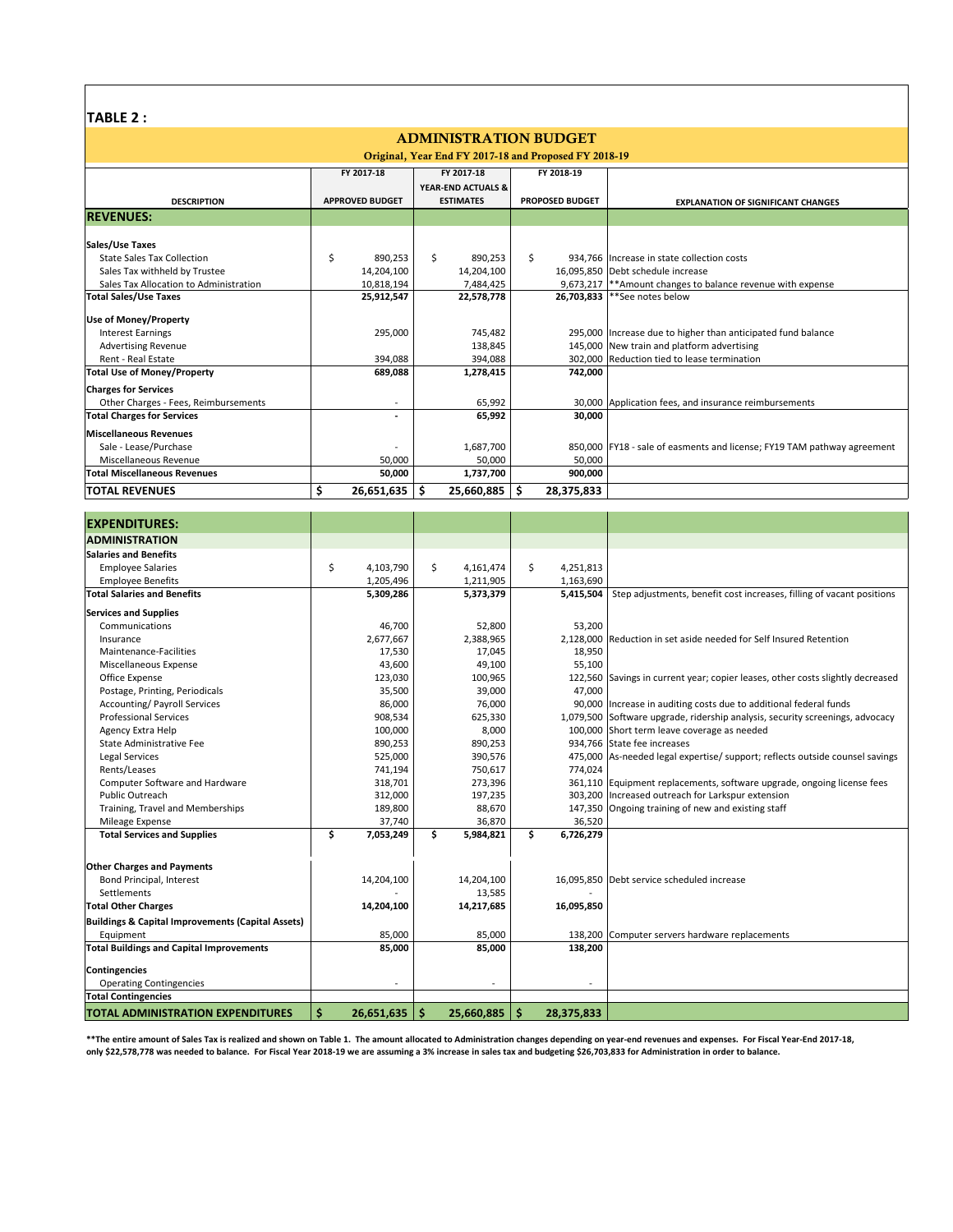### Capital Budget:

The Year‐End Report for the Fiscal Year 2017‐18 Capital Department shows Revenues of \$24.3 million and Expenses of \$36.4 million. In the proposed Fiscal Year 2018‐19 budget, Revenues are anticipated to be \$44.1 million and expenses are projected to be \$63.3 million. In each fiscal year, as planned for at the start of the Phase 1 project, SMART's reserved sales tax funds in its fund balance are available and used to pay for any project expenses not covered by grants.

#### **Fiscal Year 2017‐18 Final Budget Report:**

Revenues: Overall revenues have been increased \$8.6 million to reflect actual receipts. There were a number of shifts in construction schedules and funding during the year that combined to make this change. Principally among them are increases in Bridge Toll funding for Larkspur, which are tied to expenditures on that project. The shift of the Anderson Drive project to the current fiscal year is tied to revenues from the City of San Rafael that were added in the current year as well. Other funds are related to construction of the SOMO Village Pathway in Rohnert Park that were not included in the original budget proposal.

 Expenditures: There are a number of shifts between the two fiscal years that result in an overall reduction of \$1.2 million in Fiscal Year 2017‐18 spending on Capital. The largest shifts were payments to the vehicle manufacturer which shifted out of the current year budget and led to a significant \$4 million reduction. That was offset by an increase in cooperative work primarily related to Anderson Drive and utility work paid for by the City of San Rafael of \$3.8 million.

#### **Fiscal Year 2018‐19 Proposed Budget**:

 Revenues: Revenues for the next budget are increased by \$19.8 million over the current year to match increased capital project activity funded by grant revenue. The State of California is funding SMART's four new rail cars as well as construction of the Payran Pathway in Petaluma. Federal funds are related to the Larkspur project and include funds from three different federal sources. Cooperative agreements and MTC funding are all related to the Larkspur extension. The City of San Rafael is providing funding for the pathway adjacent to the rail extension in Larkspur.

 Expenditures: Overall expenses are projected to increase \$26.9 million with significant costs associated with the Larkspur rail extension project and pathway and SMART's four new rail cars. We are also budgeting for remaining costs of the Phase 1 project, including final acceptance of our first 14 car sets and contract closeouts of all Civil and Systems related contracts.

**TABLE 3**, on the next page, provides further breakdown and additional details.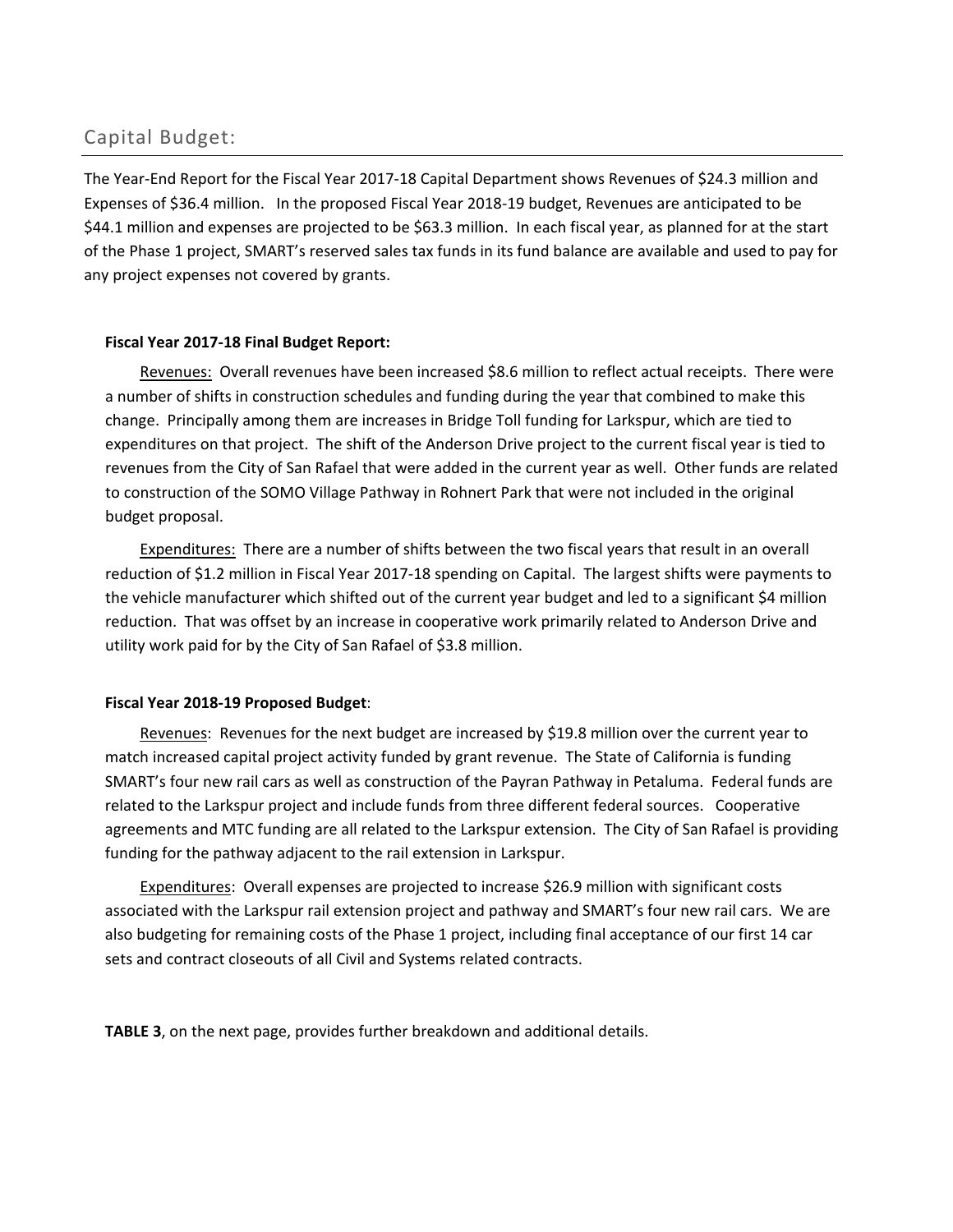### **TABLE 3:**

| IADLE 3.                                                          |    |                          |    |                          |            |                          |                                                                                                                      |  |  |  |  |
|-------------------------------------------------------------------|----|--------------------------|----|--------------------------|------------|--------------------------|----------------------------------------------------------------------------------------------------------------------|--|--|--|--|
| <b>CAPITAL BUDGET</b>                                             |    |                          |    |                          |            |                          |                                                                                                                      |  |  |  |  |
| Original, Year End FY 2017-18 and Proposed FY 2018-19             |    |                          |    |                          |            |                          |                                                                                                                      |  |  |  |  |
|                                                                   |    |                          |    |                          |            |                          |                                                                                                                      |  |  |  |  |
|                                                                   |    | FY 2017-18               |    | FY 2017-18               | FY 2018-19 |                          |                                                                                                                      |  |  |  |  |
|                                                                   |    |                          |    | <b>YEAR-END ACTUALS</b>  |            |                          |                                                                                                                      |  |  |  |  |
| <b>DESCRIPTION</b>                                                |    | <b>APPROVED BUDGET</b>   |    | <b>&amp; ESTIMATES</b>   |            | PROPOSED BUDGET          | <b>EXPLANATION OF SIGNIFICANT CHANGES</b>                                                                            |  |  |  |  |
| <b>REVENUES:</b>                                                  |    |                          |    |                          |            |                          |                                                                                                                      |  |  |  |  |
|                                                                   |    |                          |    |                          |            |                          |                                                                                                                      |  |  |  |  |
| <b>Intergovernmental Revenues</b>                                 |    |                          |    |                          |            |                          |                                                                                                                      |  |  |  |  |
| State - Grant Funds                                               | \$ | 1,321,096                | \$ | 1,398,151                | \$         | 10,261,000               | Additional Rail Sets, EEMP Pathway, Payran pathway                                                                   |  |  |  |  |
| Federal - Grant Funds                                             |    | 8,157,643                |    | 7,018,714                |            |                          | 24,535,682 Larkspur Extension Project ongoing                                                                        |  |  |  |  |
| <b>Other Governments</b>                                          |    | 1,805,000                |    | 4,225,647                |            |                          | 5,857,019 Anderson Dr., San Rafael path, Open Space Pathway, others                                                  |  |  |  |  |
| Measure M - Sonoma County                                         |    | 285,000                  |    | 285,000                  |            |                          | 228,000 Sonoma Pathway Project - Payran to Southpoint design                                                         |  |  |  |  |
| MTC - Bridge Tolls                                                |    | 4,073,222                |    | 11,339,246               |            |                          | 3,211,740 7th car set final funding, Larkspur extension                                                              |  |  |  |  |
| <b>Total Intergovernmental Revenues</b>                           |    | 15,641,961               |    | 24,266,758               |            | 44,093,441               |                                                                                                                      |  |  |  |  |
| <b>Miscellaneous Revenues</b>                                     |    |                          |    |                          |            |                          |                                                                                                                      |  |  |  |  |
| Miscellaneous Revenue                                             |    |                          |    | 467,486                  |            |                          | SOMO Village Pathway                                                                                                 |  |  |  |  |
| <b>Total Miscellaneous Revenues</b>                               |    | $\overline{a}$           |    |                          |            |                          |                                                                                                                      |  |  |  |  |
| <b>TOTAL REVENUES</b>                                             | \$ | 15,641,961               | \$ | 24,266,758               | \$.        | 44,093,441               |                                                                                                                      |  |  |  |  |
| <b>USE OF FUND BALANCE</b>                                        | \$ | 21,911,004               | \$ | 12,112,499               | \$         | 19.161.163               |                                                                                                                      |  |  |  |  |
|                                                                   |    |                          |    |                          |            |                          |                                                                                                                      |  |  |  |  |
| <b>EXPENDITURES:</b>                                              |    |                          |    |                          |            |                          |                                                                                                                      |  |  |  |  |
| <b>CAPITAL</b>                                                    |    |                          |    |                          |            |                          |                                                                                                                      |  |  |  |  |
| <b>Salaries and Benefits</b>                                      |    |                          |    |                          |            |                          |                                                                                                                      |  |  |  |  |
| <b>Employee Salaries</b>                                          | \$ | 919,013                  | \$ | 1,043,662                | \$         | 1,093,864                |                                                                                                                      |  |  |  |  |
| <b>Employee Benefits</b>                                          |    | 289,454                  |    | 303,304                  |            | 320,017                  |                                                                                                                      |  |  |  |  |
| <b>Total Salaries and Benefits</b>                                |    | 1,208,467                |    | 1,346,966                |            | 1,413,881                | Step adjustments, benefit cost increases, filling of vacant positions                                                |  |  |  |  |
|                                                                   |    |                          |    |                          |            |                          |                                                                                                                      |  |  |  |  |
| <b>Services and Supplies</b>                                      |    |                          |    |                          |            |                          |                                                                                                                      |  |  |  |  |
| Postage, Printing, Periodicals                                    |    | 5,000                    |    | 5,000                    |            | 5,000                    |                                                                                                                      |  |  |  |  |
| Professional Services - Project<br>Computer Software and Hardware |    | 243,000<br>12,645        |    | 934,536                  |            | 885,740<br>12,645        | Bridge mngmt., environmental maint., ADA, as-needed engineering<br>Shift of cost to new budget for project equipment |  |  |  |  |
| Memberships                                                       |    | 2,000                    |    | 2,000                    |            | 2,000                    |                                                                                                                      |  |  |  |  |
|                                                                   |    |                          |    |                          |            |                          |                                                                                                                      |  |  |  |  |
| Training, Travel                                                  |    | 5,000                    |    | 5,000                    |            | 5,000                    |                                                                                                                      |  |  |  |  |
| Permits/Fees<br>Mileage Expense                                   |    | 50,000<br>10,000         |    | 50,000<br>5,000          |            | 50,000<br>5,000          |                                                                                                                      |  |  |  |  |
| <b>Total Services and Supplies</b>                                |    | 327,645                  |    | 1,001,536                |            | 965,385                  |                                                                                                                      |  |  |  |  |
|                                                                   |    |                          |    |                          |            |                          |                                                                                                                      |  |  |  |  |
|                                                                   |    |                          |    |                          |            |                          |                                                                                                                      |  |  |  |  |
| <b>Other Charges and Payments</b>                                 |    |                          |    |                          |            |                          |                                                                                                                      |  |  |  |  |
| <b>Other Governments</b>                                          |    | 110,000                  |    | 3,878,781                |            | 1,100,000                | Cooperative work: Anderson Drive, City of San Rafael                                                                 |  |  |  |  |
| <b>Total Other Charges</b>                                        |    | 110,000                  |    | 3,878,781                |            | 1,100,000                |                                                                                                                      |  |  |  |  |
|                                                                   |    |                          |    |                          |            |                          |                                                                                                                      |  |  |  |  |
| <b>Buildings &amp; Capital Improvements (Capital Assets)</b>      |    |                          |    |                          |            |                          |                                                                                                                      |  |  |  |  |
| Land                                                              |    | 2,754,000                |    | 2,019,000                |            |                          | Land purchase for Larkspur extension complete                                                                        |  |  |  |  |
| <b>Buildings &amp; Improvements</b>                               |    |                          |    | 184,980                  |            |                          | Final close-out of Operations and Maintenance Facility                                                               |  |  |  |  |
| Capital Equipment - Work in Progress                              |    | 9,203,450                |    | 5,029,152                |            | 19,134,836               | Railcar final acceptance and new 7th and 8th Set payments                                                            |  |  |  |  |
| Infrastructure<br><b>Total Buildings and Capital Improvements</b> |    | 25,157,870<br>37,115,320 |    | 23,727,022<br>30,960,153 |            | 41,488,830<br>60,623,666 | Larkspur Extension; Novato, San Rafael, Cotati and other pathway work                                                |  |  |  |  |
|                                                                   |    |                          |    |                          |            |                          |                                                                                                                      |  |  |  |  |
| <b>Interfund Transfers</b>                                        |    |                          |    |                          |            |                          |                                                                                                                      |  |  |  |  |
| Salaries and Benefits Transfer - Capital                          |    | (1,208,467)              |    | (808, 180)               |            | (848, 329)               |                                                                                                                      |  |  |  |  |
| <b>Total Interfund Transfer</b>                                   |    | (1,208,467)              |    | (808, 180)               |            |                          | (848,329) Adjustment based on salaries charged to projects                                                           |  |  |  |  |
|                                                                   |    |                          |    |                          |            |                          |                                                                                                                      |  |  |  |  |
| <b>TOTAL CAPITAL EXPENDITURES</b>                                 | \$ | 37,552,965               | \$ | 36,379,257               | \$         | 63,254,604               |                                                                                                                      |  |  |  |  |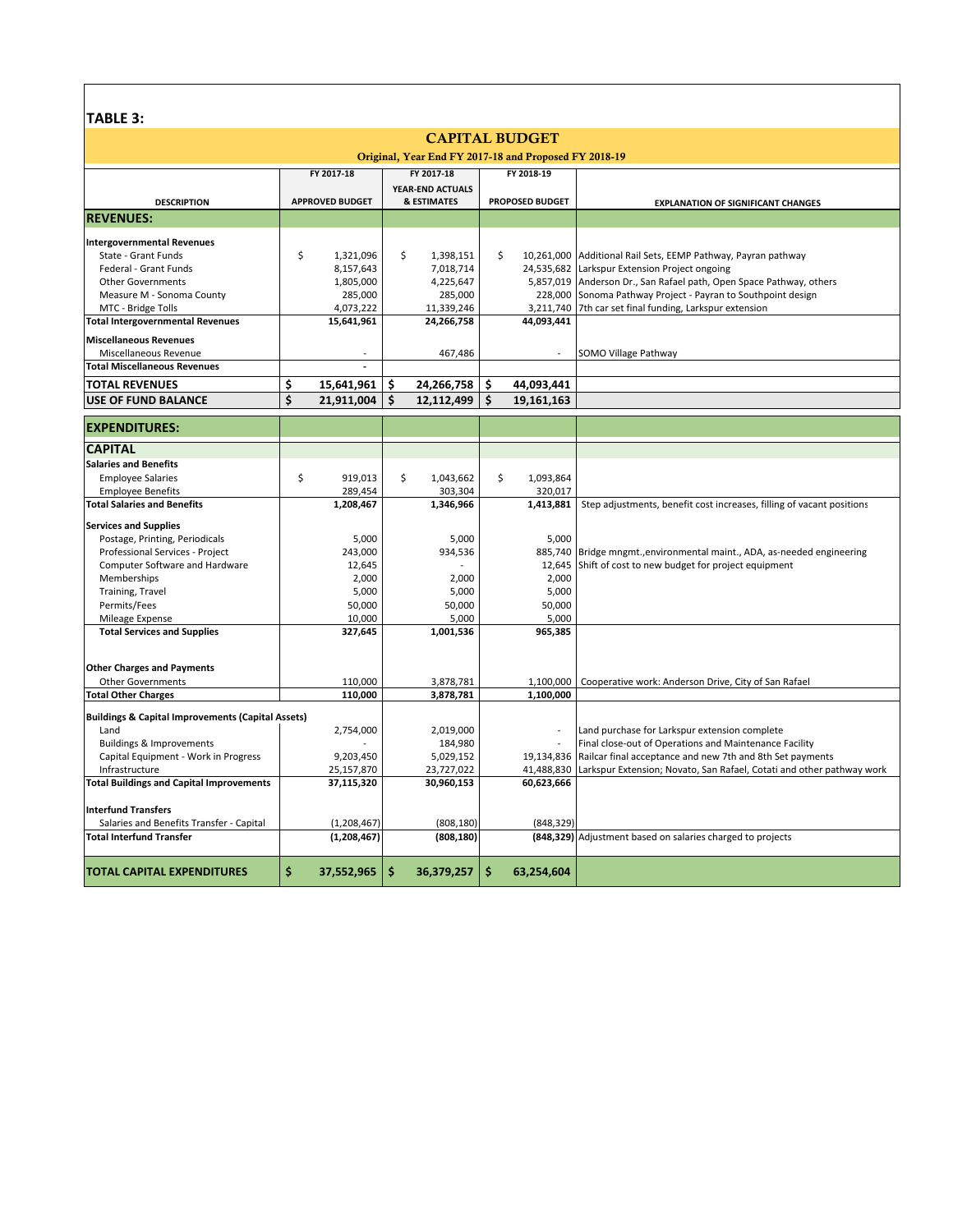## Operations Budget:

In the Year End 2017‐18 Budget Report, we are projecting very little change in expenses for Operations. Most of the changes shown are tied to Board‐approved changes throughout the year or reflect expenditure shifts between categories. As part of start‐up and new operations, the ongoing cost of certain activities is still being developed. We have been able to capture savings and utilize those savings in areas with additional costs that we had not anticipated. Given the number of new activities we have implemented in the last 18 months during our start up and passenger service, we were very successful in anticipating overall expenses for the year.

A number of changes are proposed in the new Fiscal Year 2018‐19 budget which are tied to new staff and capital equipment needed in order to continue our excellent service record and ensure continued reliability in the coming years. Because we were able to successfully negotiate three labor contracts during the Fiscal Year, we are reflecting no significant increases for those contracts because we had no cost‐of‐living increases through the end of Fiscal Year 2018‐19. Further details are provided below. Finally, as mentioned in the Executive Summary we are setting aside an Agency Reserve of \$17 million to protect against unknowns in revenue and expense, an amount we think is prudent for the District at this time.

#### **Fiscal Year 2017‐18 Final Budget Report:**

Revenues: Overall revenues are projected to be \$21.2 million. We have increased our anticipated Fare and Parking revenue slightly to reflect actual experience in the past 6 months. Anticipated State revenue was increased by \$602,812 as a result of new revenues related to SB1, including increased State Transit Assistance funding. Sales tax revenue available for Operations increased by \$3.3 million due to additional overall revenue increases freeing up more funds in the current year.

 Expenditures: Overall expenditures are reduced in the final budget report by \$877,567. Salaries and benefits increases that were approved by the Board during the fiscal year are reflected in an increase of \$880,663 in that category. Categories that required additional funds during the year included Revenue Vehicle Maintenance, which required an additional \$184,845 in order to fund wheel truing activities and to purchase spare parts needed to maintain our passenger vehicles, Maintenance of both Railway and Signals required a combined increase of \$274,509 in order to fund switch, signal, crossing and track resurfacing needed in order to keep the system in good repair. These increases were offset by savings in fuel and professional services. We have also eliminated the appropriated Operating Contingency of \$600,000, which is no longer needed due to the fact that we have a year of cost experience on which to budget and we have set aside a prudent Agency Reserve.

#### **Fiscal Year 2018‐19 Proposed Budget**:

 Revenues: Revenues for Fiscal Year 2018‐19 total \$21.9 million. This includes the allocation of Sales Tax to Operations, State grant funding for maintenance equipment and capital purchases related to operations, fare and parking revenues, as well as other charges related to the right‐of‐way. The budget reflects a significant increase of \$3.1 million in state funding, which is tied to the SB1 Diesel Fuel Tax.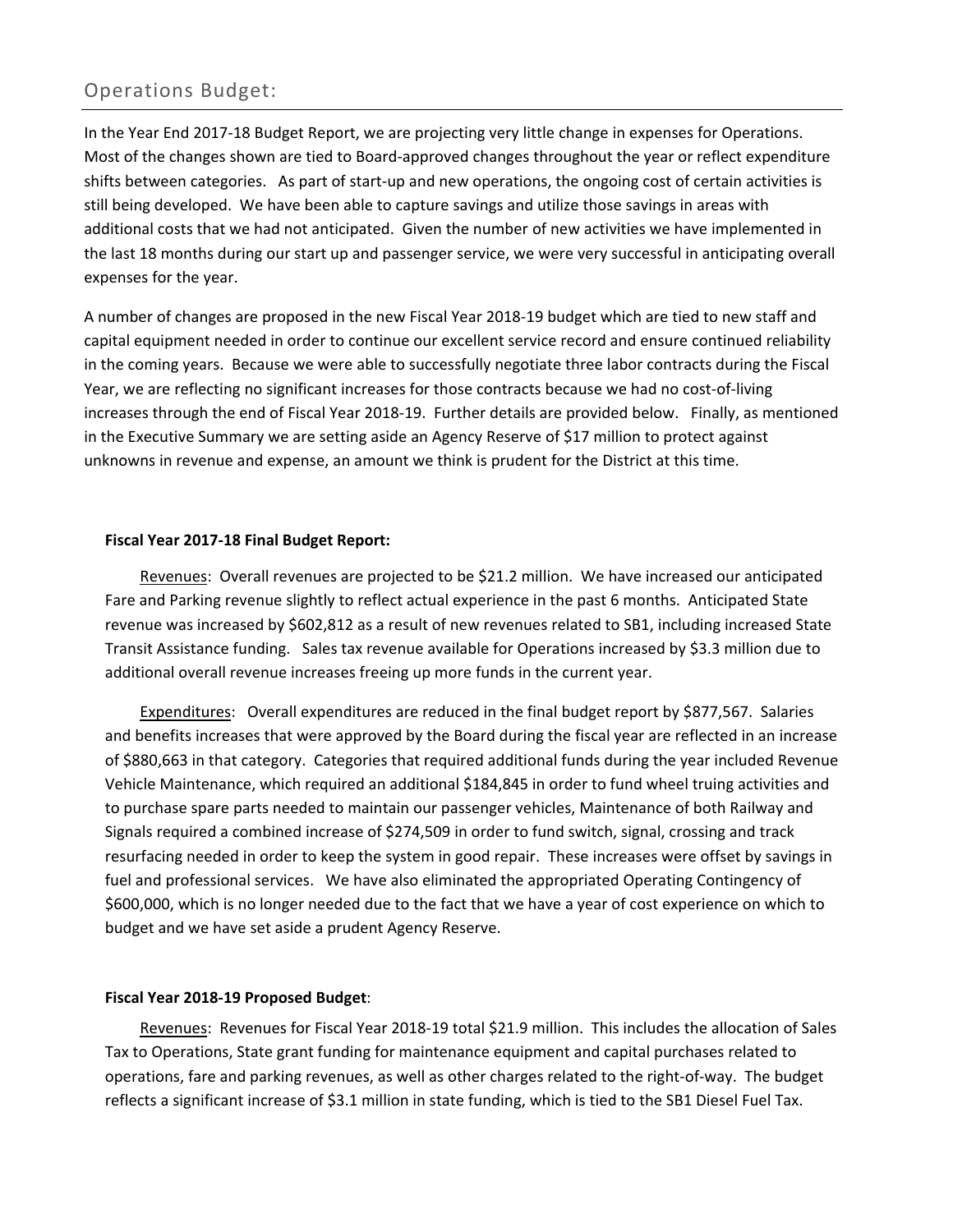These funds will be used to purchase a wheel truing machine and install it at our Rail Operations Facility, as well as to purchase additional wheel axles, track maintenance equipment, and spare parts for our passenger vehicles, signals and track. Fund balance will be allocated to Operations of \$5 million in order to balance anticipated expenditures, leaving a closing fund balance of \$4.99 million. Significant one‐time investments in equipment account for more than half of this imbalance, including \$2.8 million associated with a wheel truing machine, axle replacements and track resurfacing equipment.

 Expenditures: Operations costs are anticipated to increase \$5.9 million in the next fiscal year, primarily in three categories. First, salaries and benefits costs are increasing by \$982,144. This reflects both a full year of salary increases tied to labor contract increases, as well as the addition of 11 new full‐ time employees, including four Engineer Conductors, three Laborers, one Facilities Maintenance Technician, two Vehicle Maintenance Technicians, and one Administrative Assistant. As discussed in the Executive Summary, we are recommending that additional resources be provided to address current schedule issues as well as prepare for the Larkspur extension. In addition, the arrival of four new cars at the end of 2018 will require an increase in labor and supplies that would not be supported by current levels of resources. Second, capital facilities and equipment investments, which are partly funded through state grants, account for an increase of \$2.2 million. These additions are crucial to ensure timely maintenance of our passenger vehicles in order to keep our exemplary on‐time‐performance, as well as equipment needed to maintain 43-miles of track, stations, signals and facilities. Fuel costs are increased \$480,711 in order to accommodate the four new rail cars, which will need extensive testing before being placed in service. There are a number of professional services that support passenger amenities, such as passenger WiFi service and maintenance, Clipper machine maintenance and servicing, customer service via Golden Gate Bridge staff, emergency bus bridge support, servicing of security cameras and other rail network systems, and a number of other professional services that will require an increase next fiscal year of \$609,532.

**TABLE 4**, on the next page details the Operations Department budget.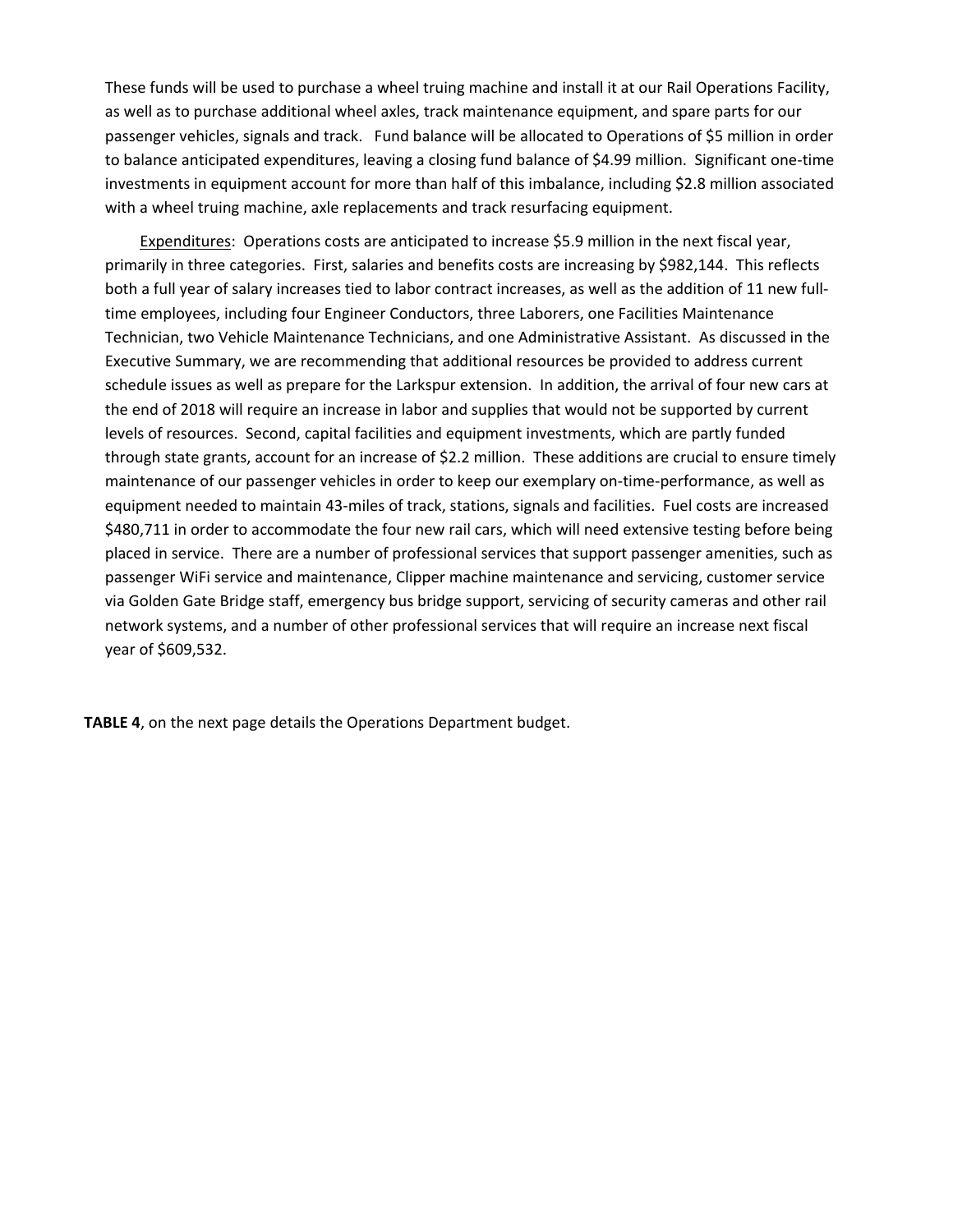|  | TABLE | Δ |
|--|-------|---|
|--|-------|---|

#### **FY 2017‐18 FY 2017‐18 FY 2018‐19 DESCRIPTION APPROVED BUDGET YEAR‐END ACTUALS & PROPOSED BUDGET REVENUES: Sales/Use Taxes** Sales/Use Taxes \$ 14,433,195 11,099,426 \$ 11,418,499 \$ **Total Sales/Use Taxes 11,099,426 14,433,195 11,418,499**  \*\*Allocated from total revenue as available **Intergovernmental Revenues** State ‐ Grant Funds 3,602,812 3,000,000 6,709,939 State Commuter Rail/STA Funding **Total Intergovernmental Revenues 3,000,000 3,602,812 6,719,939 Charges for Services** Fare Revenue 2,925,000 3,100,000 3,640,000 Conservative projection with minimal increase Parking Revenue<br>
25,000 0 35,000 150,000 160,000 160,000 160,000 160,000 160,000 160,000 160,000 160,000 160,000 160,000 160,000 160,000 160,000 160,000 160,000 160,000 160,000 160,000 160,000 160,000 160,000 160,000 160,0 0.000 58,800 58,800 45,000 Changes due to reimbursements received; ongoing dispatch fee<br> **2,980,000** 3,193,800 3,735,000 **Total Charges for Services TOTAL REVENUES 17,079,42 \$ 21,229,807 6 \$ 21,873,43 \$ 8 USE OF FUND BALANCE: 4,810,139 \$ (217,809) \$ 5,075,824 \$**  OPERATIONS BUDGET Original, Year End FY 2017-18 and Proposed FY 2018-19 **EXPLANATION OF SIGNIFICANT CHANGES**

| <b>EXPENDITURES:</b>                                         |                  |                  |                  |                                                                                   |
|--------------------------------------------------------------|------------------|------------------|------------------|-----------------------------------------------------------------------------------|
| <b>OPERATIONS</b>                                            |                  |                  |                  |                                                                                   |
| <b>Salaries and Benefits</b>                                 |                  |                  |                  |                                                                                   |
| <b>Employee Salaries</b>                                     | \$<br>9,516,920  | \$<br>10,324,758 | \$<br>10,991,152 |                                                                                   |
| <b>Employee Benefits</b>                                     | 2,831,379        | 2,904,203        | 3,219,954        |                                                                                   |
| <b>Total Salaries and Benefits</b>                           | 12,348,298       | 13,228,961       |                  | 14,211,105 New FTE additions, benefit cost increases, filling of vacant positions |
|                                                              |                  |                  |                  |                                                                                   |
| <b>Services and Supplies</b>                                 |                  |                  |                  |                                                                                   |
| Uniform Expense                                              | 230,064          | 162,000          |                  | 225,978 Uniform/boot costs tied to employee counts and usage                      |
| Communications                                               | 191,007          | 185,296          |                  | 233,515 Cost of call boxes, cellular for AVL and WiFi, and equipment replacement  |
| Maintenance-Equipment                                        | 188,000          | 113,941          |                  | 235,000 On-call maintenance and equipment repair                                  |
| Maintenance-Radios                                           | 128,675          | 128,675          | 144,108          | Radio site licenses and support                                                   |
| Maintenance-Revenue Vehicles                                 | 274,169          | 459,014          | 1,026,097        | Increased need for wheels and other train spare parts                             |
| Maintenance-Railway                                          | 397,165          | 407,050          |                  | 904,615 Track resurfacing, right-of-way maintenance and repairs                   |
| Maintenance of Signals                                       | 128,320          | 392,945          |                  | 358,200 Gate repair, flagging, signal equipment                                   |
| Maintenance-Buildings/Facilities                             | 240,660          | 267,565          |                  | 277,960 Station & facility cleaning, bike lockers, HVAC and electrical            |
| Maintenance - Pathway                                        | 42,500           | 7,000            | 42,500           | Increase in pathway maintenance costs projected ongoing                           |
| <b>Printing Services</b>                                     | 5,000            |                  |                  |                                                                                   |
| Office Expense                                               | 155,000          | 117,500          | 138,000          | Projections based on actual expense, employee counts                              |
| Agency Extra Help                                            | 100,000          | 100,000          | 125,000          | As-needed assistance during leaves                                                |
| Rents/Leases - Equipment                                     | 77,880           | 110,000          |                  | 123,420 Specialty equipment needed for right-of-way maintenance                   |
| Minor Equipment                                              | 227,800          | 237,553          |                  | 260,915 Signage, tools, and cleaning supplies for DMUs and right-of-way           |
| Computer Software and Hardware                               | 214,754          | 198,215          |                  | 240,159 Ongoing software needs and computer replacements                          |
| Training, Travel and Memberships                             | 254,300          | 119,680          |                  | 179,725 Professional training for PTC, signal and track regulations               |
| <b>Fuel and Lubricants</b>                                   | 1,423,607        | 1,012,293        | 1,493,004        | Increase in fuel prices and additional mileage for testing                        |
| Miscellaneous                                                | 65,000           | 60,000           | 60,000           |                                                                                   |
| <b>Professional Services</b>                                 | 2,403,538        | 1,981,163        | 2,590,695        | WiFi, network support, customer service, and fare machine maintenance             |
| <b>Utilities</b>                                             | 423,910          | 540,266          | 674,050          | Cost for signals, bridges, facilities, and rail operations center                 |
| <b>Total Services and Supplies</b>                           | 7,171,347        | 6,600,155        | 9,332,941        |                                                                                   |
|                                                              |                  |                  |                  |                                                                                   |
| <b>Buildings &amp; Capital Improvements (Capital Assets)</b> |                  |                  |                  |                                                                                   |
| Buildings & Improvements                                     | 15,000           |                  |                  |                                                                                   |
| Vehicles, Equipment                                          | 1,229,919        | 657,882          | 2,880,217        | Wheel truing machine, axle replacements, and track maintenance equip.             |
| Software/ Intangible Assets                                  |                  |                  |                  |                                                                                   |
| <b>Total Buildings and Capital Improvements</b>              | 1,244,919        | 657,882          | 2,880,217        |                                                                                   |
| <b>Equipment Replacement</b>                                 |                  |                  |                  |                                                                                   |
| <b>Annual Allocation</b>                                     | 525,000          | 525,000          | 525,000          | Allocation for future equipment replacement schedule                              |
|                                                              | 525,000          | 525,000          | 525,000          |                                                                                   |
|                                                              |                  |                  |                  |                                                                                   |
| <b>Contingencies</b>                                         |                  |                  |                  |                                                                                   |
| <b>Operating Contingencies</b>                               | 600.000          |                  |                  | Replaced by creation of Agency reserve                                            |
| <b>Total Contingencies</b>                                   | 600,000          | ÷.               |                  |                                                                                   |
|                                                              |                  |                  |                  |                                                                                   |
| <b>TOTAL OPERATIONS EXPENDITURES</b>                         | \$<br>21,889,565 | \$<br>21,011,998 | \$<br>26,949,263 |                                                                                   |

\*\*The entire amount of Sales Tax is realized and shown on Table 1. The amount allocated to Operations changes depending on year-end revenues and expenses.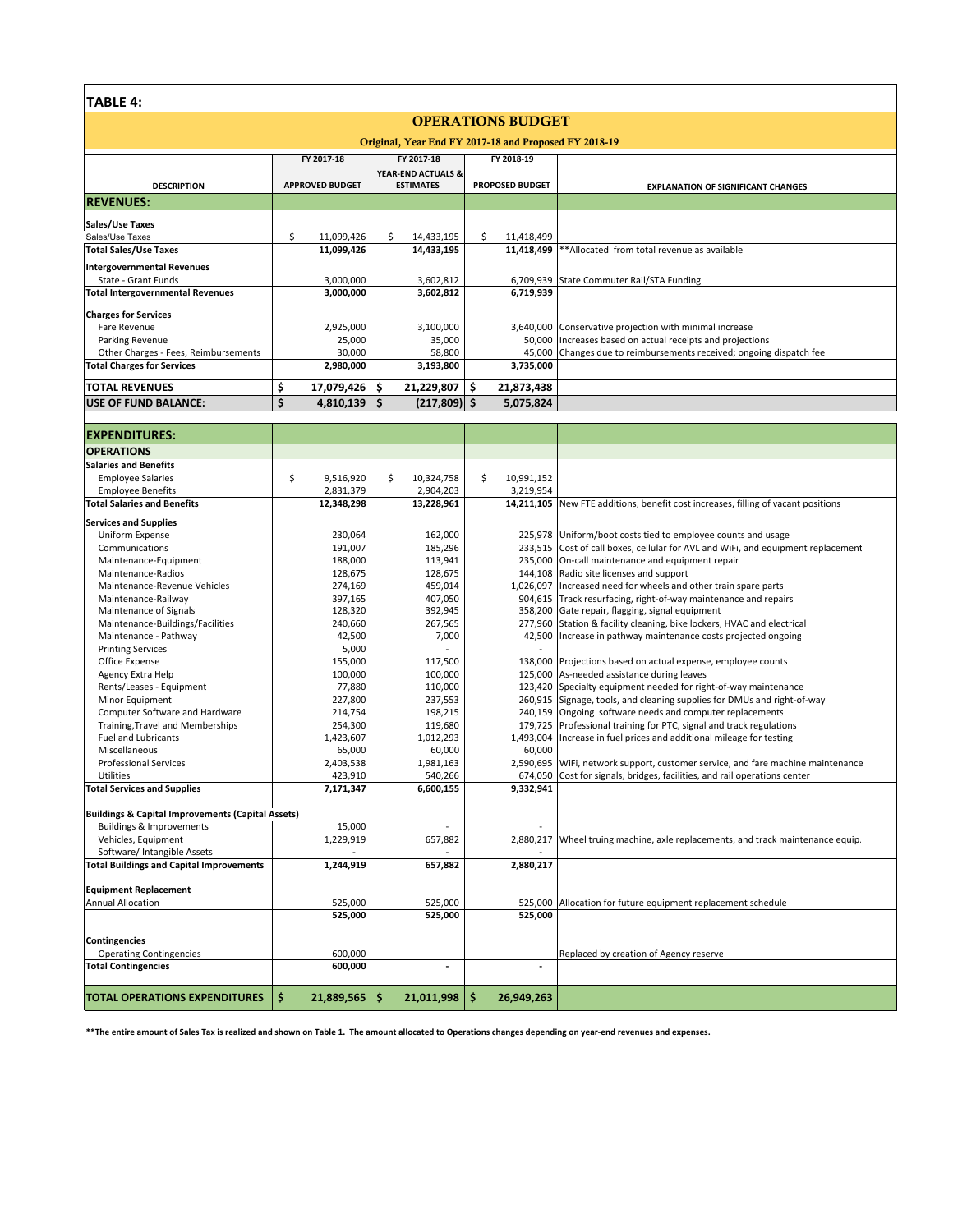## Position Authorizations

On the next two pages in **Table 5** are the proposed Position Authorizations necessary for the Fiscal Year 2018-19 budget. As discussed in the Operations budget section, we are adding 11 new positions. In Administration, we adjusted one salary by 5% based on a survey of comparable positions, adjusted one title to match job duties assigned and shifted our Safety and Compliance Officer to Administration from Operations. These changes proposed from the current fiscal year are noted to the side of the changes.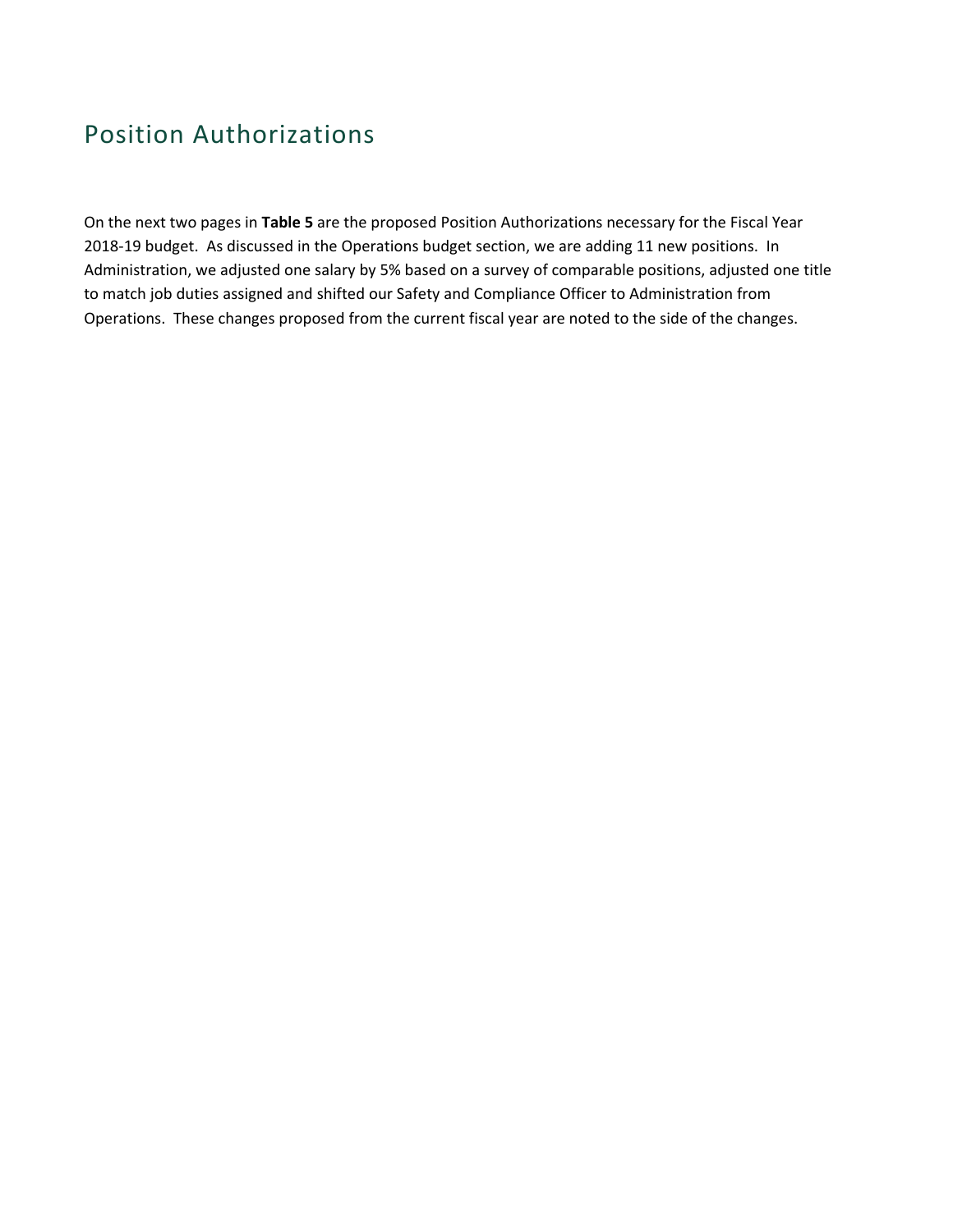| <b>TABLE 5:</b>                                             |                |                            |         |                             |        |                              |  |  |  |
|-------------------------------------------------------------|----------------|----------------------------|---------|-----------------------------|--------|------------------------------|--|--|--|
| <b>Fiscal Year 2018-19: Proposed Position Authorization</b> |                |                            |         |                             |        |                              |  |  |  |
| Position                                                    | <b>FTE</b>     | <b>Salary Range Annual</b> |         | <b>Salary Range: Hourly</b> |        |                              |  |  |  |
|                                                             |                | Low                        | High    | Low                         | High   | <b>CHANGE</b>                |  |  |  |
| <b>ADMINISTRATIVE POSITIONS</b>                             |                |                            |         |                             |        |                              |  |  |  |
| Accountant                                                  | 1              | 70,304                     | 85,467  | 33.80                       | 41.09  |                              |  |  |  |
| Accounting and Payroll Assistant                            | 1              | 51,002                     | 62,005  | 24.52                       | 29.81  |                              |  |  |  |
| Administrative Analyst/ Contracts                           | 1              | 77,605                     | 94,328  | 37.31                       | 45.35  |                              |  |  |  |
| Administrative Assistant                                    | $\overline{2}$ | 46,218                     | 56,181  | 22.22                       | 27.01  |                              |  |  |  |
| Assistant Planner*                                          | 1              | 66,934                     | 81,349  | 32.18                       | 39.11  |                              |  |  |  |
| <b>Assistant General Counsel</b>                            | 1              | 133,598                    | 162,386 | 64.23                       | 78.07  |                              |  |  |  |
| Chief of Police                                             | 1              | 158,808                    | 193,024 | 76.35                       | 92.80  |                              |  |  |  |
| Chief Financial Officer                                     | 1              | 213,574                    | 259,626 | 102.68                      | 124.82 |                              |  |  |  |
| Clerk of the Board                                          | 1              | 70,304                     | 85,467  | 33.80                       | 41.09  |                              |  |  |  |
| Code Compliance Officer                                     | 2.5            | 52,270                     | 63,544  | 25.13                       | 30.55  |                              |  |  |  |
| <b>Communications and Marketing Manager</b>                 | 1              | 130,354                    | 158,434 | 62.67                       | 76.17  | <b>Adjusted Range</b>        |  |  |  |
| <b>Community Outreach Coordinator</b>                       | 1              | 68,598                     | 83,387  | 32.98                       | 40.09  |                              |  |  |  |
| <b>Community Outreach Specialist</b>                        | $\mathbf{1}$   | 106,974                    | 130,042 | 51.43                       | 62.52  |                              |  |  |  |
| Deputy General Manager                                      | $\mathbf{1}$   | 234,624                    | 285,168 | 112.80                      | 137.10 |                              |  |  |  |
| <b>Fiscal Manager</b>                                       | 1              | 121,056                    | 147,118 | 58.20                       | 70.73  |                              |  |  |  |
| General Counsel                                             | $\mathbf{1}$   | 213,574                    | 259,626 | 102.68                      | 124.82 |                              |  |  |  |
| <b>General Manager</b>                                      | $\mathbf{1}$   | $\sim$                     | 302,474 | $\overline{\phantom{a}}$    | 145.42 |                              |  |  |  |
| Human Resources Manager                                     | 1              | 118,082                    | 143,541 | 56.77                       | 69.01  |                              |  |  |  |
| Human Resources Principal Analyst                           | 1              | 106,974                    | 130,042 | 51.43                       | 62.52  |                              |  |  |  |
| <b>Information Systems Specialist</b>                       | $\mathbf{1}$   | 118,082                    | 143,541 | 56.77                       | 69.01  |                              |  |  |  |
| Information Systems Technician                              | $\mathbf{1}$   | 70,306                     | 85,458  | 33.80                       | 41.09  |                              |  |  |  |
| Legal Administrative Assistant                              | $\mathbf{1}$   | 63,690                     | 77,418  | 30.62                       | 37.22  |                              |  |  |  |
| Payroll Technician                                          | $\mathbf{1}$   | 51,002                     | 62,005  | 24.52                       | 29.81  |                              |  |  |  |
| Procurement Coordinator                                     | $\mathbf{1}$   | 99,341                     | 120,744 | 47.76                       | 58.05  |                              |  |  |  |
| Programming and Grants Manager                              | 1              | 130,354                    | 158,434 | 62.67                       | 76.17  |                              |  |  |  |
| Real Estate Officer                                         | 1              | 73,861                     | 89,794  | 35.51                       | 43.17  |                              |  |  |  |
| <b>Real Estate Manager</b>                                  | 1              | 147,451                    | 179,254 | 70.89                       | 86.18  |                              |  |  |  |
| Human Resources Technician                                  | 1              | 63,690                     | 77,418  | 30.62                       | 37.22  | <b>Title Change</b>          |  |  |  |
| Safety & Compliance Officer                                 | $\mathbf 1$    | 121,056                    | 147,118 | 58.20                       | 70.73  | <b>Shift From Operations</b> |  |  |  |
| Senior Administrative Analyst                               | 1              | 87,797                     | 106,725 | 42.21                       | 51.31  |                              |  |  |  |
| Senior Planner                                              | 1              | 92,248                     | 112,133 | 44.35                       | 53.91  |                              |  |  |  |
| <b>Supervising Accountant</b>                               | 1              | 85,654                     | 104,125 | 41.18                       | 50.06  |                              |  |  |  |

**Subtotal Administrative Full Time Equivalents (FTE) 34.5**

**Table 5 : Continued on Next Page (Page 1 of 2)**